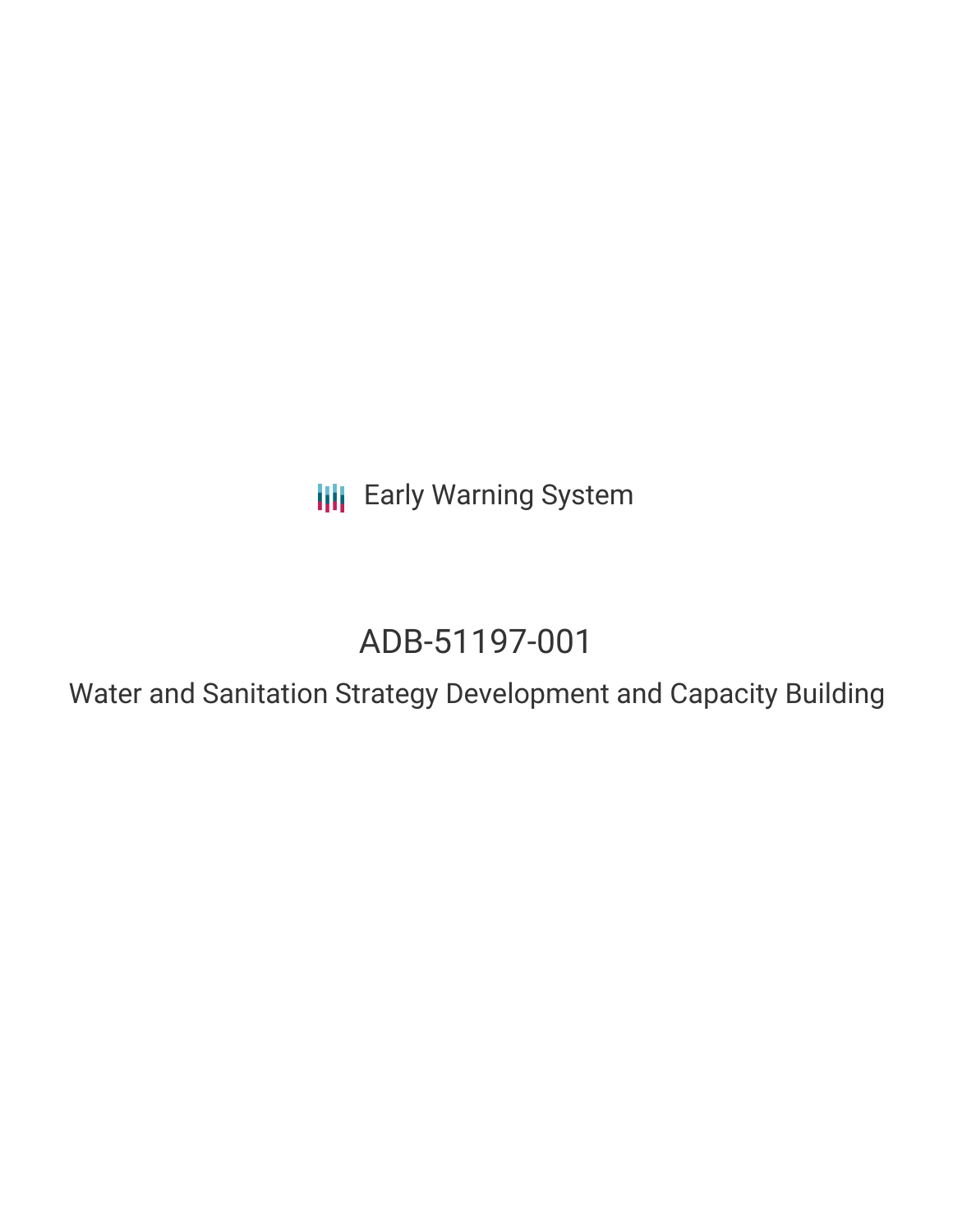

#### **Quick Facts**

| <b>Countries</b>               | Uzbekistan                                  |
|--------------------------------|---------------------------------------------|
| <b>Financial Institutions</b>  | Asian Development Bank (ADB)                |
| <b>Status</b>                  | Active                                      |
| <b>Bank Risk Rating</b>        | U                                           |
| <b>Voting Date</b>             | 2017-12-21                                  |
| <b>Borrower</b>                | Republic of Uzbekistan                      |
| <b>Sectors</b>                 | Technical Cooperation, Water and Sanitation |
| <b>Investment Type(s)</b>      | Grant                                       |
| <b>Investment Amount (USD)</b> | \$1.00 million                              |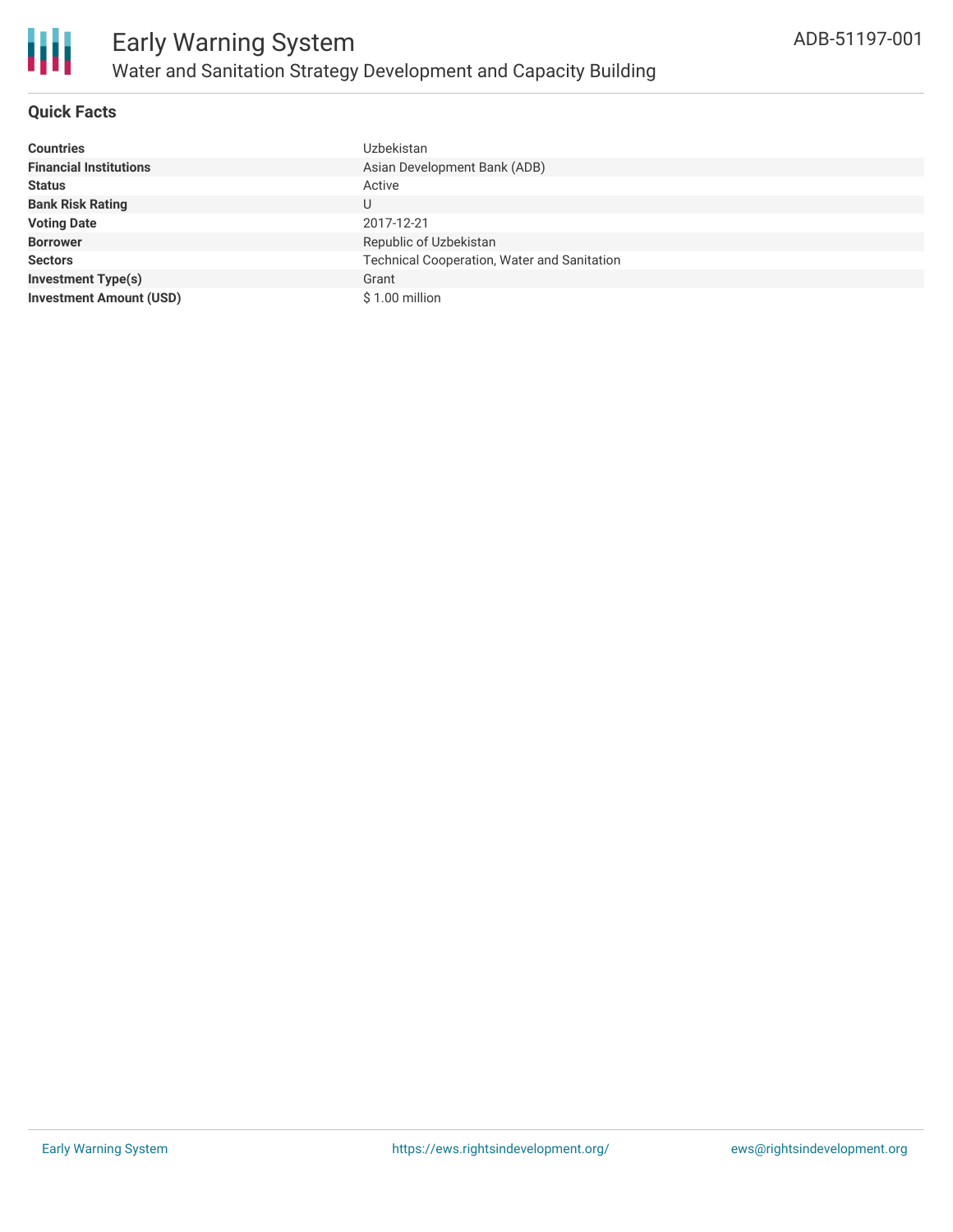

#### **Project Description**

According to Bank documents, this project provides technical assistance to strengthen reforms in Uzbekistan's urban water supply and sanitation. This includes supporting the creation of a medium-term national urban water supply and sanitation development strategy, build institutional capacity, and refine regulations.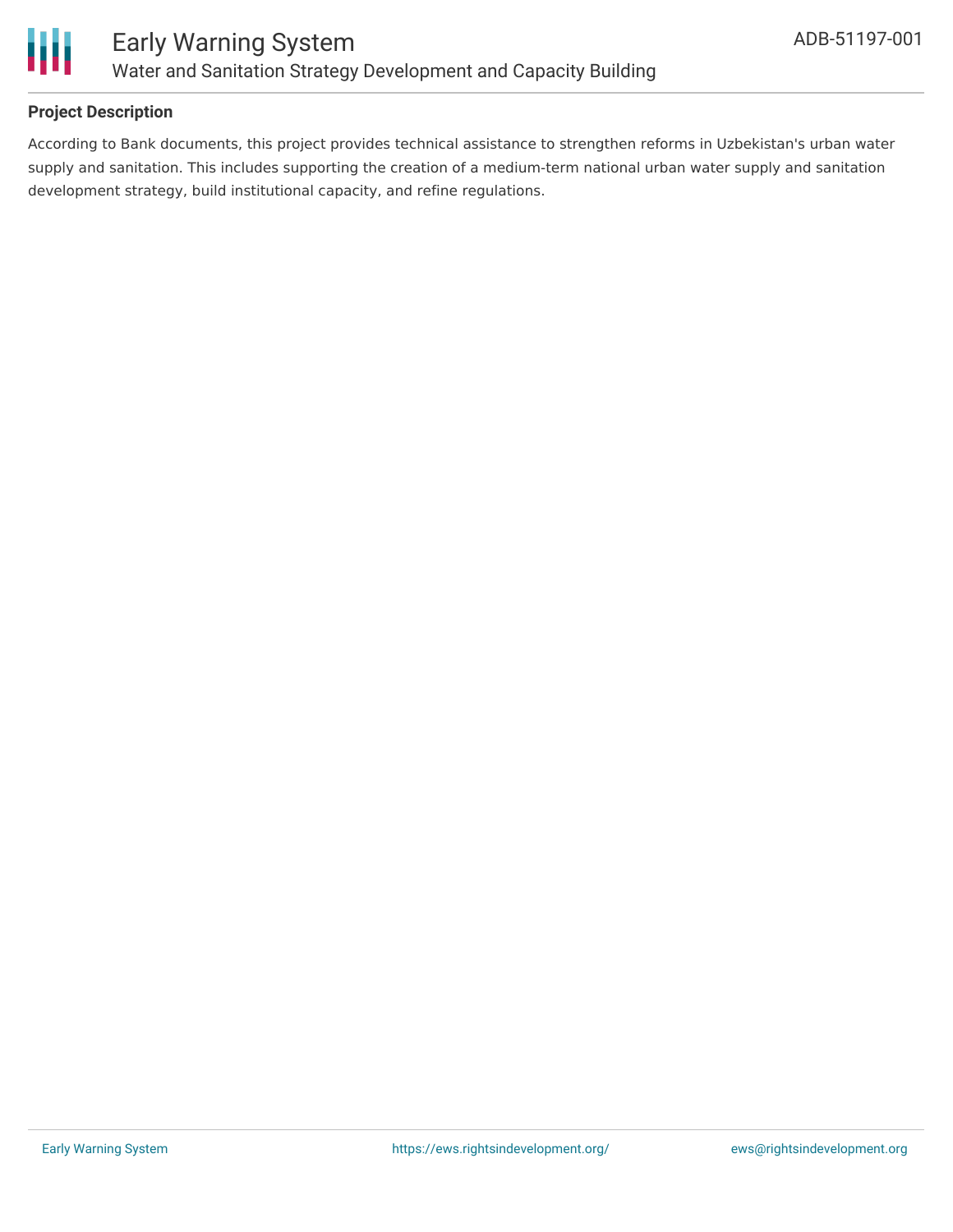

## Early Warning System Water and Sanitation Strategy Development and Capacity Building

#### **Investment Description**

Asian Development Bank (ADB)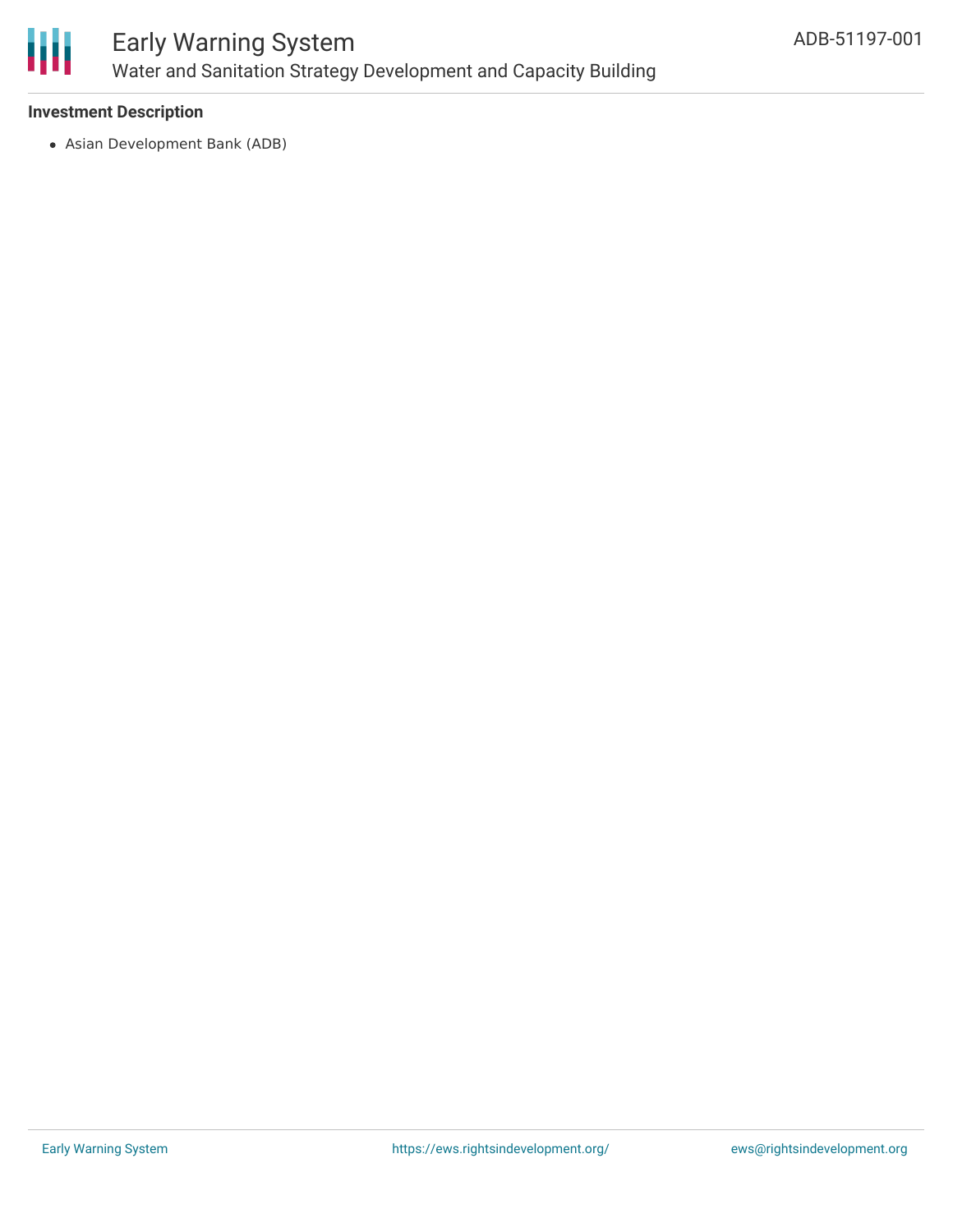

#### **Contact Information**

Agency "Kommunhizmat" (CSA) formerly Uzbekistan Communal Services Agency "Uzkommunkhizmat" 1, Niyozbek Yuli Str. Tashkent 100035 Republic of Uzbekistan

#### **ACCOUNTABILITY MECHANISM OF ADB**

The Accountability Mechanism is an independent complaint mechanism and fact-finding body for people who believe they are likely to be, or have been, adversely affected by an Asian Development Bank-financed project. If you submit a complaint to the Accountability Mechanism, they may investigate to assess whether the Asian Development Bank is following its own policies and procedures for preventing harm to people or the environment. You can learn more about the Accountability Mechanism and how to file a complaint at: http://www.adb.org/site/accountability-mechanism/main